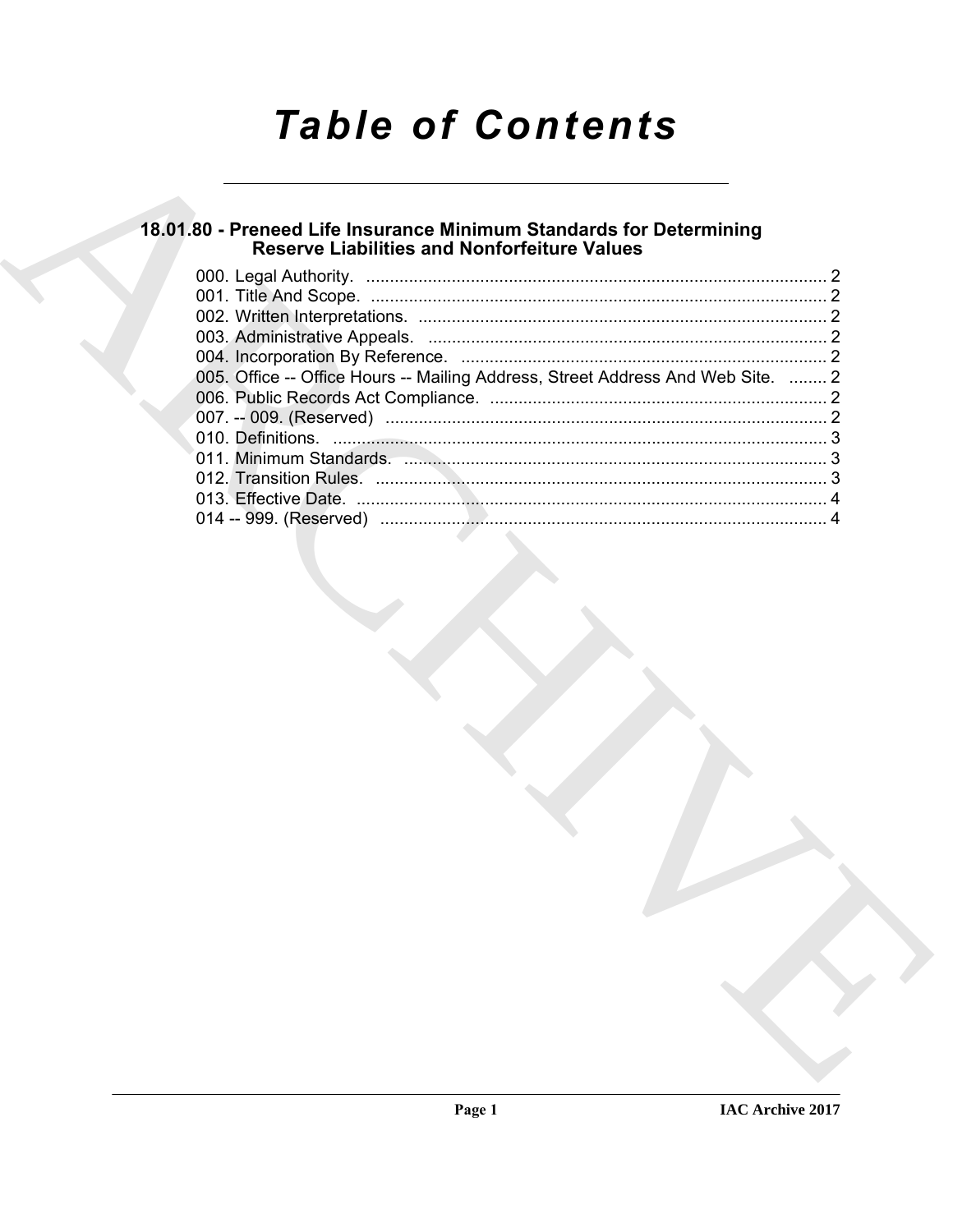#### **IDAPA 18 TITLE 01 CHAPTER 80**

### <span id="page-1-0"></span>**18.01.80 - PRENEED LIFE INSURANCE MINIMUM STANDARDS FOR DETERMINING RESERVE LIABILITIES AND NONFORFEITURE VALUES**

#### <span id="page-1-1"></span>**000. LEGAL AUTHORITY.**

This rule is promulgated and adopted pursuant to the authority granted by Sections 41-211, 41-612, and 41-1927, Idaho Code. (5-8-09)

## <span id="page-1-2"></span>**001. TITLE AND SCOPE.**

**01.** Title. This rule shall be cited as IDAPA 18.01.80, "Preneed Life Insurance Minimum Standards for ning Reserve Liabilities and Nonforfeiture Values." (5-8-09) Determining Reserve Liabilities and Nonforfeiture Values."

**Scope**. This rule applies to preneed insurance contracts, as defined in Subsection 010 of this rule, icies and certificates, as may be determined by the director. (5-8-09) and to similar policies and certificates, as may be determined by the director.

**CHAPTER 89**<br> **CHAPTER 89**<br> **RESER[V](http://www.soa.org/professional-interests/technology/tech-table-manager.aspx)E LIABILITIES AAD NONFORTETIVE VALUES**<br> **CHAPTER 89**<br> **CHAPTER SERVE LIABILITIES AAD NONFORTETIVE VALUES**<br> **CHAPTER SERVE LIABILITIES AAD NONFORTETIVE VALUES**<br> **CHAPTER SERVE LIABILITIES 03. Purpose**. The purpose of this rule is to establish for preneed insurance products minimum mortality standards for reserves and nonforfeiture values, and to require the use of the 1980 Commissioners Standard Ordinary (CSO) Life Valuation Mortality Table for use in determining the minimum standard of valuation of reserves and the minimum standard nonforfeiture values for preneed insurance products. (5-8-09)

#### <span id="page-1-3"></span>**002. WRITTEN INTERPRETATIONS.**

In accordance with Section 67-5201(19)(b)(iv), Idaho Code, this agency may have written statements which pertain to the interpretation of the rules of the chapter, or to the documentation of compliance with the rules of this chapter. These documents will be available for public inspection and copying in accordance with the public records act.

(5-8-09)

#### <span id="page-1-4"></span>**003. ADMINISTRATIVE APPEALS.**

All administrative appeals shall be governed by Chapter 2, Title 41, Idaho Code, and Chapter 52, Title 67, Idaho Code, the Idaho Administrative Procedure Act, and IDAPA 04.11.01, Idaho Rules of Administrative Procedure of the Attorney General - General Provisions. (5-8-09) Attorney General - General Provisions.

# <span id="page-1-5"></span>**004. INCORPORATION BY REFERENCE.**

The Director of the Department of Insurance adopts by reference the 1980 and 2001 CSO Mortality Tables. The tables are available on the Society of Actuaries website: Table 1 at http://www.soa.org/professional-interests/<br>technology/tech-table-manager.aspx, Table 2 at http://www.actuary.org/life/cso 0702.asp. (5-8-09) technology/tech-table-manager.aspx, Table 2 at http://www.actuary.org/life/cso 0702.asp.

#### <span id="page-1-6"></span>**005. OFFICE -- OFFICE HOURS -- MAILING ADDRESS, STREET ADDRESS AND WEB SITE.**

**01. Office Hours**. The Department of Insurance is open from 8 a.m. to 5 p.m. except Saturday, Sunday (bolidays. (5-8-09) and legal holidays.

**02. Mailing Address**. The department's mailing address is: Idaho Department of Insurance, P.O. Box 83720, Boise, ID 83720-0043.

**03.** Street Address. The principal place of business is 700 West State Street, 3<sup>rd</sup> Floor, Boise, Idaho (5-8-09) 83702-0043.

**04. Web Site Address**. The department's website is http://www.doi.idaho.gov. (5-8-09)

# <span id="page-1-7"></span>**006. PUBLIC RECORDS ACT COMPLIANCE.**

Any records associated with these rules are subject to the provisions of the Idaho Public Records Act, Title 74, Chapter 1, Idaho Code. (5-8-09)

# <span id="page-1-8"></span>**007. -- 009. (RESERVED)**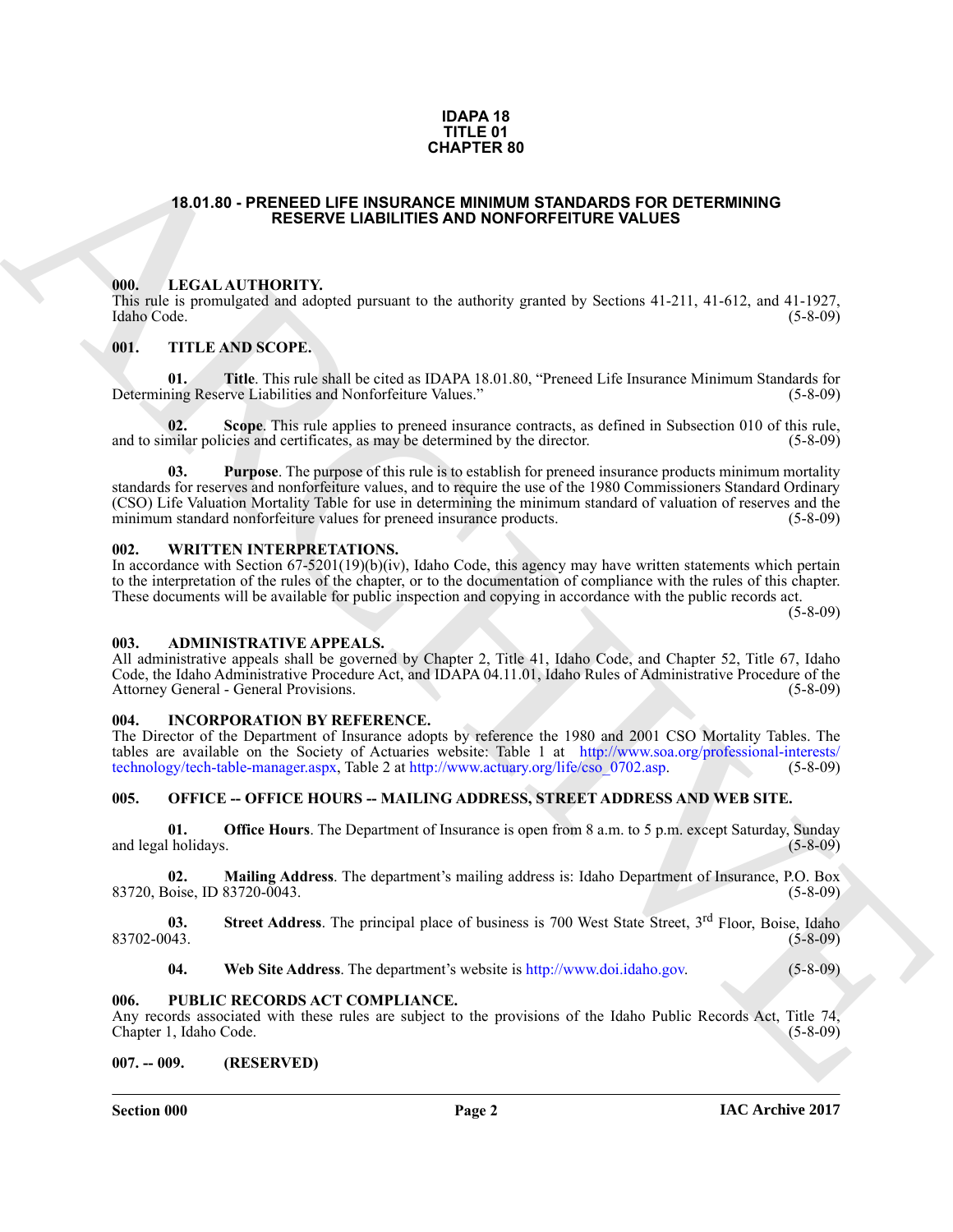## <span id="page-2-4"></span><span id="page-2-3"></span><span id="page-2-0"></span>**010. DEFINITIONS.**

*Department of Insurance*<br>
10. **DEPARTMENT ON SECULAR CONVERGENT CONVERGENT INTERFERENCE INTERFERENCE IN A CONVERGENT CONVERGENT OF THE SECURE CONVERGENT OF THE SECURE CONVERGENT OF THE SECURE CONVERGENT OF THE SECURE C 01. 2001 CSO Mortality Table**. "2001 CSO Mortality Table" means that mortality table, consisting of separate rates of mortality for male and female lives, developed by the American Academy of Actuaries CSO Task Force from the Valuation Basic Mortality Table developed by the Society of Actuaries Individual Life Insurance Valuation Mortality Task Force, and adopted by the NAIC in December 2002. The 2001 CSO Mortality Table is included in the *Proceedings of the NAIC (2nd Quarter 2002)*. Unless the context indicates otherwise, the "2001 CSO Mortality Table" includes both the ultimate form of that table and the select and ultimate form of that table and includes both the smoker and nonsmoker mortality tables and the composite mortality tables. It also includes both the age-nearest-birthday and age-last-birthday bases of the mortality tables.

<span id="page-2-6"></span>**02. Ultimate 1980 CSO**. "Ultimate 1980 CSO" means the Commissioners' 1980 Standard Ordinary Life Valuation Mortality Tables (1980 CSO) without ten-year selection factors, incorporated into the 1980 amendments to the NAIC Standard Valuation Law approved in December 1983. (5-8-09)

<span id="page-2-5"></span>**03. Preneed Insurance**. For the purposes of this rule, preneed insurance is any life insurance policy or certificate that is issued in combination with, in support of, with an assignment to, or as a guarantee for a prearrangement agreement for goods and services to be provided at the time of and immediately following the death of the insured. Goods and services may include, but are not limited to embalming, cremation, body preparation, viewing or visitation, coffin or urn, memorial stone, and transportation of the deceased. The status of the policy or contract as preneed insurance is determined at the time of issue in accordance with the policy form filing. (5-8-09)

#### <span id="page-2-7"></span><span id="page-2-1"></span>**011. MINIMUM STANDARDS.**

**01. Valuation Mortality Standards**. For preneed insurance contracts, as defined in Section 010 of this rule, and similar policies and contracts, the minimum mortality standard for determining reserve liabilities and nonforfeiture values for both male and female insureds shall be the Ultimate 1980 CSO. (5-8-09) nonforfeiture values for both male and female insureds shall be the Ultimate 1980 CSO.

#### <span id="page-2-10"></span><span id="page-2-8"></span>**02. Valuation Interest Rate Standards**. (5-8-09)

**a.** The interest rates used in determining the minimum standard for valuation of preneed insurance the calendar year statutory valuation interest rates as defined in Section 41-612, Idaho Code. (5-8-09) shall be the calendar year statutory valuation interest rates as defined in Section 41-612, Idaho Code.

**b.** The interest rates used in determining the minimum standard for nonforfeiture values for preneed insurance shall be the calendar year statutory nonforfeiture interest rates as defined in Section 41-1927, Idaho Code.

 $(5-8-09)$ 

# <span id="page-2-9"></span>**03. Valuation Method Standards**. (5-8-09)

**a.** The method used in determining the minimum standard for valuation of preneed insurance shall be od as defined in Section 41-612, Idaho Code. (5-8-09) the method as defined in Section 41-612, Idaho Code.

**b.** The method used in determining the minimum standard for nonforfeiture values for preneed e shall be the method as defined in Section 41-1927, Idaho Code. (5-8-09) insurance shall be the method as defined in Section  $41-1927$ , Idaho Code.

# <span id="page-2-11"></span><span id="page-2-2"></span>**012. TRANSITION RULES.**

**01. 2001 CSO Election**. For preneed insurance policies issued on or after the effective date of this rule and before January 1, 2012, the 2001 CSO may be used as the minimum standard for reserves and minimum standard for nonforfeiture benefits for both male and female insureds. (5-8-09) for nonforfeiture benefits for both male and female insureds.

# <span id="page-2-13"></span><span id="page-2-12"></span>**02. Written Notification of Election**. (5-8-09)

**a.** If an insurer elects to use the 2001 CSO as a minimum standard for any policy issued on or after the effective date of this rule and before January 1, 2012, the insurer shall provide, as a part of the actuarial opinion memorandum submitted in support of the company's asset adequacy testing, an annual written notification to the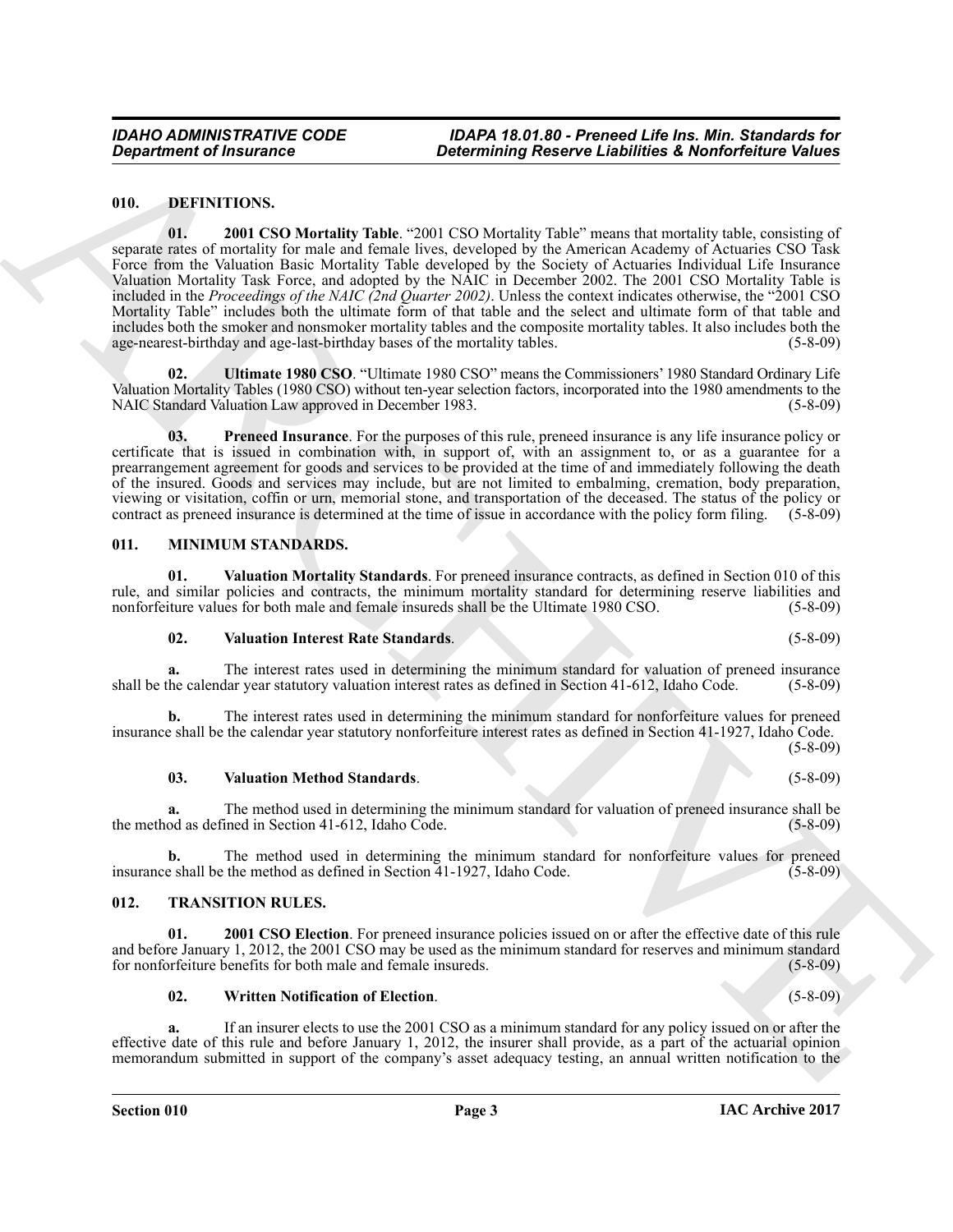#### *IDAHO ADMINISTRATIVE CODE IDAPA 18.01.80 - Preneed Life Ins. Min. Standards for Determining Reserve Liabilities & Nonforfeiture Values*

insurer's domiciliary commissioner. The notification shall include: (5-8-09)

i. A complete list of all preneed policy forms that use the 2001 CSO as a minimum standard;

(5-8-09)

**Department of Insurance and the transfer of the state of Linking Reserve Linkings & Nonforteing Values**<br>
mosets of the systems and the probabilities the transfer of the system of the system of the system of the system of ii. A certification signed by the appointed actuary stating that the reserve methodology employed by the company in determining reserves for the preneed policies issued after the effective date and using the 2001 CSO as a minimum standard, develops adequate reserves (For the purposes of this certification, the preneed insurance policies using the 2001 CSO as a minimum standard cannot be aggregated with any other policies.); and (5-8-09)

iii. Supporting information regarding the adequacy of reserves for preneed insurance policies issued effective date of this rule and using the 2001 CSO as a minimum standard for reserves. (5-8-09) after the effective date of this rule and using the 2001 CSO as a minimum standard for reserves.

<span id="page-3-3"></span>**03. End of Transition Period**. Preneed insurance policies issued on or after January 1, 2012, must use the Ultimate 1980 CSO in the calculation of minimum nonforfeiture values and minimum reserves. (5-8-09)

## <span id="page-3-2"></span><span id="page-3-0"></span>**013. EFFECTIVE DATE.**

This rule is applicable to preneed insurance policies and certificates and similar contracts and certificates, as specified in Section 001 of this rule, issued on or after January 1, 2009. (5-8-09)

# <span id="page-3-1"></span>**014 -- 999. (RESERVED)**